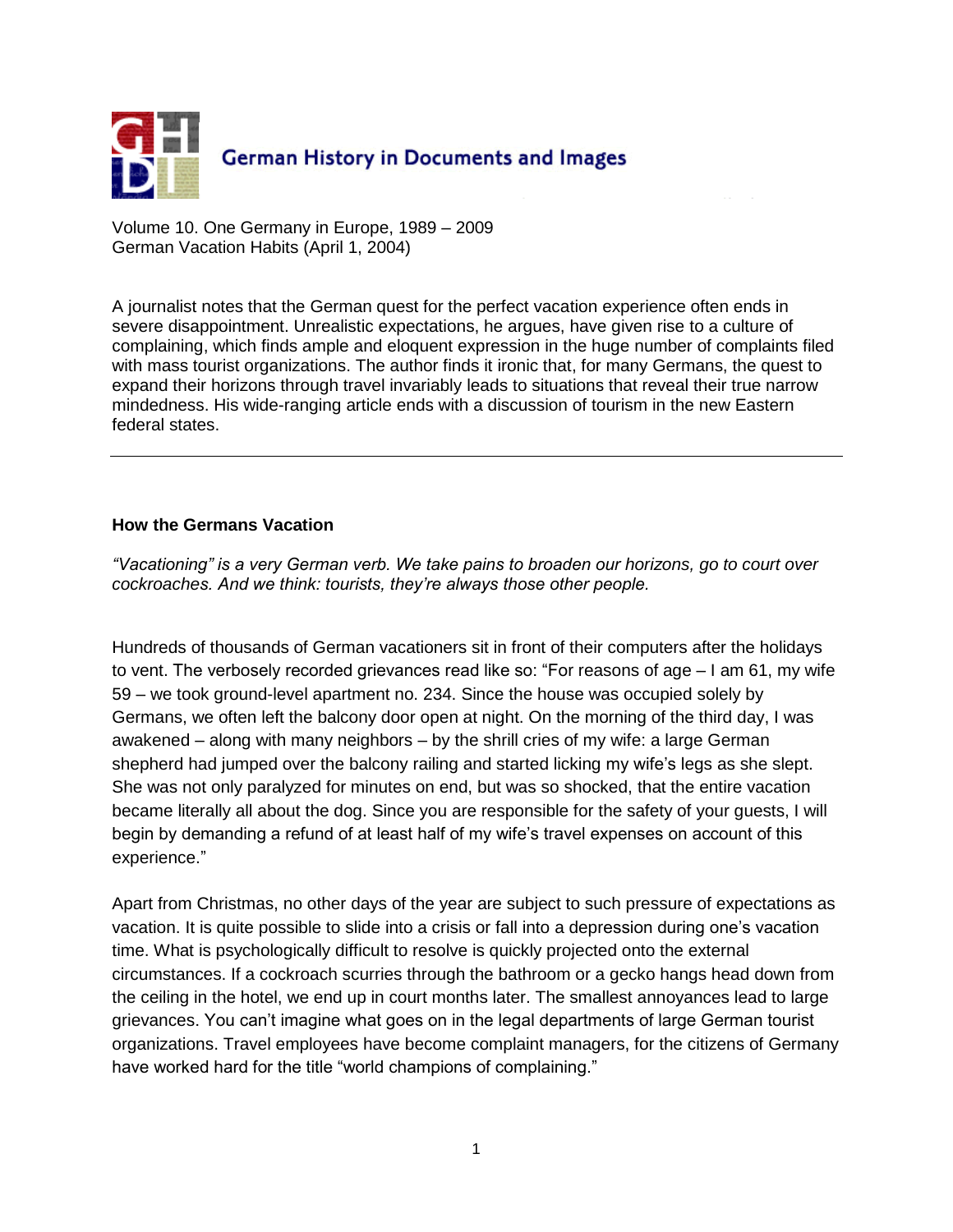Germany was the first country in Europe that enshrined the right to travel in the Civil Code. The intent was to create concrete criteria for lawsuits and to make judicial discretion less of a factor in individual civil disputes. To that end, the jurist Otto Tempel created the so-called Frankfurt Table. It painstakingly lists what percentage of travel expenses can be demanded back for what sort of deficiency. Bugs get you between 10 and 50 percent; cockroaches, however, only count if there are more than ten.

No other nation of people insists on the perfect vacation experience as much as the Germans, and hardly any other nation uses the word vacation as a verb: vacationing! The person who vacations is not twiddling his thumbs; linguistics shows that vacation [*Urlaub*] in no way means the same as holidays [*Ferien*], that is to say, a day off or a public holiday. You start the active vacation by packing the Frankfurt Table into the suitcase (some add the cockroaches right then and there) in order to look for shortcomings instead of beautiful things at the destination. The German culture of complaint is spurred on by the tabloid press. With clockwork regularity, they publish the Frankfurt Table shortly before the beginning of the travel season, like some basic right to a discount. What they do not publish is the fact that only a fraction of all complaints yield the hoped-for success.

 $[\ldots]$ 

## **A Brief Typology of Tourists**

It is obvious that tour operators do not like to give out information about this; such cases can cast a dark shadow over the sunny side of the company. You see, "100 meters to the sea," as it says in the catalogs, does not necessarily mean "100 meters to the beach" – the precarious thing about the purchase of a vacation package (in contrast to the purchase of a stereo system) lies in the fact that the product cannot be adequately evaluated either before or during the purchase, and perhaps not even afterwards. Grievance managers will say only this much: complaints come from all classes of society. The journeyman plumber from Berlin asserts his presumed right to a vacation just as much as the doctor's wife from Bielefeld, the New Economy manager from Hamburg as much as the history teacher from Passau.

These four individuals have been carefully chosen, as they embody, in exemplary fashion, the four different types of vacationers that tour operators expect to see when they create their products.

There is, first of all, the Berlin journeyman plumber as a package-deal vacationer. In the summer he travels to Mallorca and in the winter he might even go to the Diani Beach Club in Kenya, and on the drive to the airport of Berlin-Schönfeld he will be wearing shorts and white ankle socks even in February. At the beach he'll expand his horizons, sample scuba diving or go on a day-safari to the Tsavo National Park. The Masai who dance around the tables at the buffet as they beat their drums are to him still "real negroes," and after returning from his vacation he greets colleagues with "Jambo, jambo!"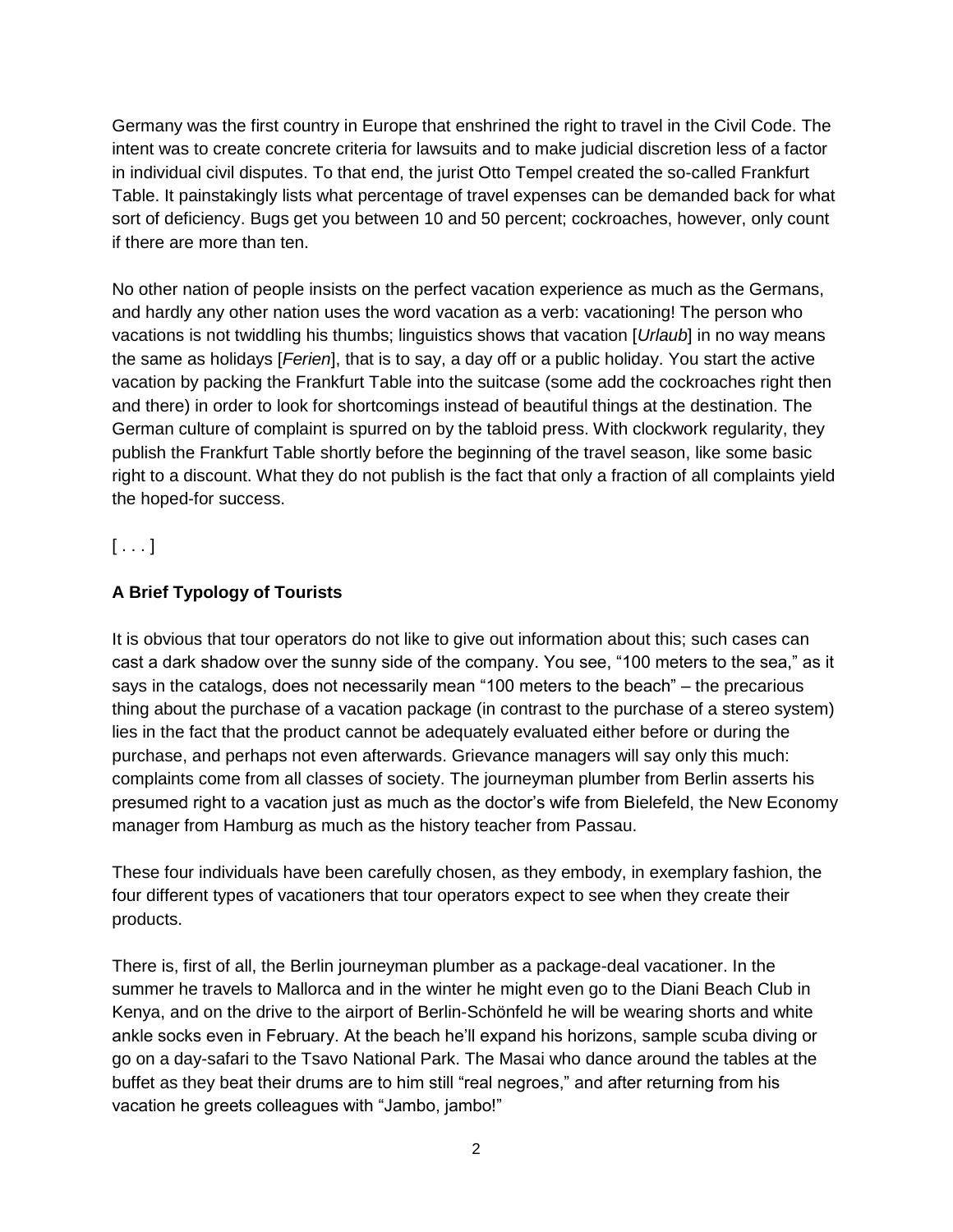The doctor's wife from Bielefeld would not do anything like that. She is a creative vacationer, and although she books a package deal, there is something special about it. When the children were still young, the family once scrambled through the mountains of Nepal. A genuine trial! After that, they only went to the Robinson Club, childcare included. If the children are out of the house and the husband can't find someone to fill in at the practice, she'll try her hand at watercolor in the Provence or make pottery in Tuscany. With age she has become more sensitive as far as food is concerned, and a suntan is no longer a sign of a successful vacation. In her luggage she has a book by John le Carré, just in case, and on the flight back she buys body lotion by Biotherm in the Duty Free Shop for her sons.

The history teacher from Passau carries in his hard suitcase, apart from Baedeker, a recorder to tape the conversation with the tour guide as well as a pencil and notepad and a small ruler. He is the classic educational vacationer. In Egypt he measures the tomb chambers, and a temperature of 40° Celsius (104° Fahrenheit) does not sway him to remove his wool sweater. If he sees a shoe shiner in the hotel, he walks on quickly and thinks: I am not a neo-colonialist!

The dynamic New Economy manager from Hamburg will always smile a little condescendingly at him, for the truly self-respecting person is a trend-vacationer. His destinations are hotels, it doesn't matter which country they are in, the important thing is that they are "designed," have a lounge, and inundate him twenty-four hours a day with chill-out music. *Men's Health* is right on top in the trend-vacationer's Samsonite – vacation to him also means working on his washboard abs. The trend-vacationer brings along his 3,500-Euro mountain bike or his surfboard. Sometimes he'll travel alone, which reminds him of his student days, when he was on the road on his own with a neck pouch.

## **Snapshot with Cremation**

It's part of the ritual for the individualist-tourist to set himself apart almost compulsively from the package-deal tourist. He would never call himself a tourist, but claims for himself the more sophisticated-sounding term "traveler." If he notices German package-deal tourists at the next table in a Turkish beach town, he will speak only English. And if he hears of complaints like those from the Bavarian couple who felt bothered by the natives in Africa, he says: Yikes, how inhuman! He himself manages with ease to attend a cremation on Bali and to pose for a photograph in front of the open casket with the priests and the female dancers, a photograph in which the Balinese are stony-faced. However, he cannot imagine what would happen if backpacking tourists from Borneo stormed into a cemetery chapel in Münsterland, cameras at the ready, while the priest was still reciting the Hail Mary. Needless to say, the German individualist-tourist reviles the German package-deal tourist who carries his own habits around the world and barricades himself inside hotel grounds.

 $[ \ldots ]$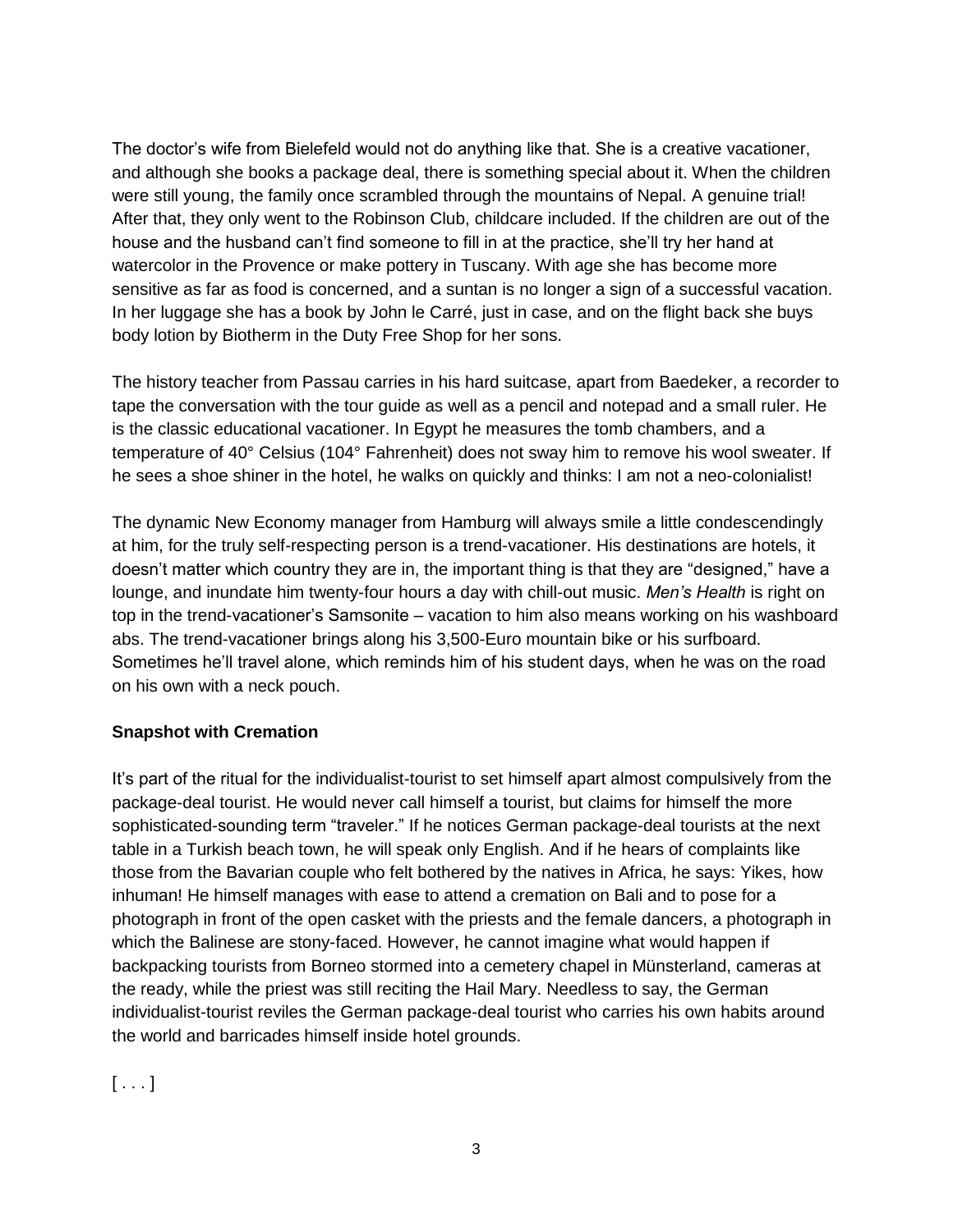The "Bacardi-Feeling" propagated by advertising, for example, is a chimera. Only a minority (about five to six percent of German vacationers) has ever gone on a long-distance trip outside of Europe. Spain, on the other hand, has been the most popular foreign holiday destination for Germans since 1986. Seven million Germans already flew to Mallorca alone in 1975; in 1995 it was thirteen million. For the end user, this data has one advantage: it shows the individualisttourist the path to the countries where he can avoid the German masses, and show the German masses the path to themselves.

#### **Behind the Wheel out of Fear of Terrorism**

The most obvious change in the travel behavior of Germans, however, can be seen in the rediscovery of the car. Last year, 36 of 100 vacationers used the car, in the coming season nearly half of all families with children intend to travel by car. The 20<sup>th</sup> Tourism Analysis of the Hamburg BAT Leisure Time Research Institute lists fear of terrorist attacks and economic constraints as the reasons. And perhaps what was heard in the fifties will be said again: "Without car traffic, no tourist traffic."

Back then, the preferred destination of the West Germans was Lake Garda; *Lili Marleen* was blaring from the radio. The camp grounds were mass camps, surrounded by barbed wire. Protest signs that said things like "*Überall is Gitter und das ist bitter, überall ist Draht und das ist schad*" (Bars everywhere – how bitter, wires everywhere – how sad) could not dampen the collective fun. You washed and ironed and cooked under the eyes of others. Society showed itself classless in swimming trunks – this was not substantially different from the camp grounds in East Germany or Bulgaria. The long-distance travelers had hardly returned and candles were dripping from the Italian wicker bottle in the basement party room. Housewives were exchanging spaghetti recipes.

What began in the fifties with the trip across the Alpine passes in the VW Bug has now come to fruition: the German citizen has become Europe's most willing consumer of vacation happiness. On vacation he indulges in something resembling life, whereas in his everyday life he is grimly sparing with his money and emotions. Germany is the land that torments him with taxes and work and doctor's fees and cutbacks, and he doesn't want to be reminded of this during the pleasant weeks of the year. Germany is not the land of sweet leisure, of grand performances by waiters, of easy flirtation. Perhaps that is why Germans agree on nothing more than that the primacy of the foreign vacation. In other words: they have to escape, and they do.

### **Once Castro, today Westerwelle**

On average, 70 of 100 Germans spend their long [annual] vacation out of the country. That the number was smaller last year (62%) was chiefly due to the fact that many did not have the money. Above all, East Germans listed money shortages as their reason for staying home. Their eagerness to travel has dropped about as rapidly as the unemployment figures have risen. Before 1989, however, they were no less mobile than the West Germans, as Heike Bähre writes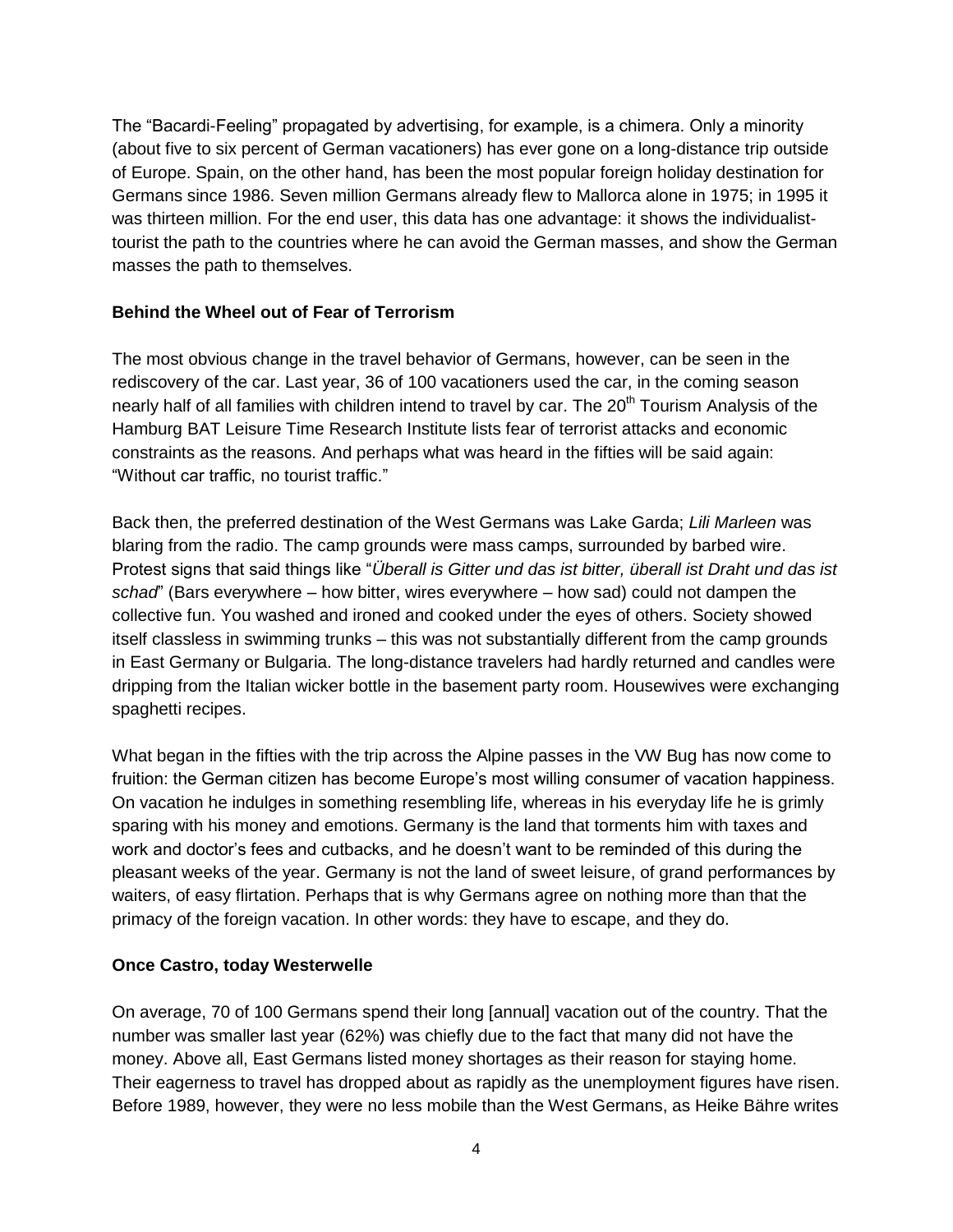in her scholarly work on tourism policy in the transformation of the political system [*Tourismuspolitik in der Systemtransformation*].

East Germans were open to the world, but the world was not open to them. Except for Bulgaria, Romania, and Czechoslovakia, they could take vacation only in their own country. In return, however, the state did everything it could. Trips were supposed to be possible for everyone. That every enterprise had to maintain its own vacation home was just as foolish, economically speaking, as the fact that locals in the shopping centers "marched up to the cashier past the line of vacationers and were given preferred service." The state-promoted economy of scarcity led to peculiar conflicts. For example, one clerk in East Berlin who sold underpants and children's socks complained in a letter that the "foreign tourists, especially Poles, are buying up certain lines of goods."

Klaus Wenzel survived the *Wende* equally well as his Hotel Neptun in Warnermünde on the Baltic Sea. It rises into the sky as one gigantic block of concrete; all rooms have a view of the sea. "Before the *Wende* it was international here, Egyptians came, Americans, Australians, and New Zealanders, our employees were trained in three languages," says the hotel director. In East Germany, the Neptun was a contractual hotel of the union, Wensel greeted guests like Fidel Castro. Today, the guests are almost exclusively Germans - like Guido Westerwelle,<sup>\*</sup> for instance.

# $[ \ldots ]$

 $\overline{a}$ 

With the same ideology that it used in the sixties and seventies to convert the developing countries in South-East Asia and North Africa into touristic sellouts ("We bring money and jobs"), the Western tourist industry moved into the new states after the fall of the wall. The Hotel Neptun, for example, has changed ownership five times so far as a "tax saving model." At the same time, the Baltic Sea, especially the coastline in Mecklenburg-Vorpommern, has become the Germans' most popular domestic vacation destination. And in the process it has relegated Bavaria to second place.

After the hot summer of 2003, hardly anyone is still carping about the bad weather. In his own country, however, the German is an even more difficult guest than elsewhere. While he will tend to come out of his shell a little under the southern sun, becoming a little more relaxed and generous, here at home he remains a realist. He has no penchant for riotous behavior and, as Klaus Wenzel puts is, he is constantly on the road with the price-value ratio in his head. "In this, the Leipziger is no different from the Hamburger." The German vacationer feels entitled to expect that everything in the eastern part of the country will be cheaper; for his satisfaction the employees should be friendlier and more competent than in the West.

Guido Westerwelle is a German politician and the leader of the Free Democratic Party of Germany  $(FDP) - eds.$